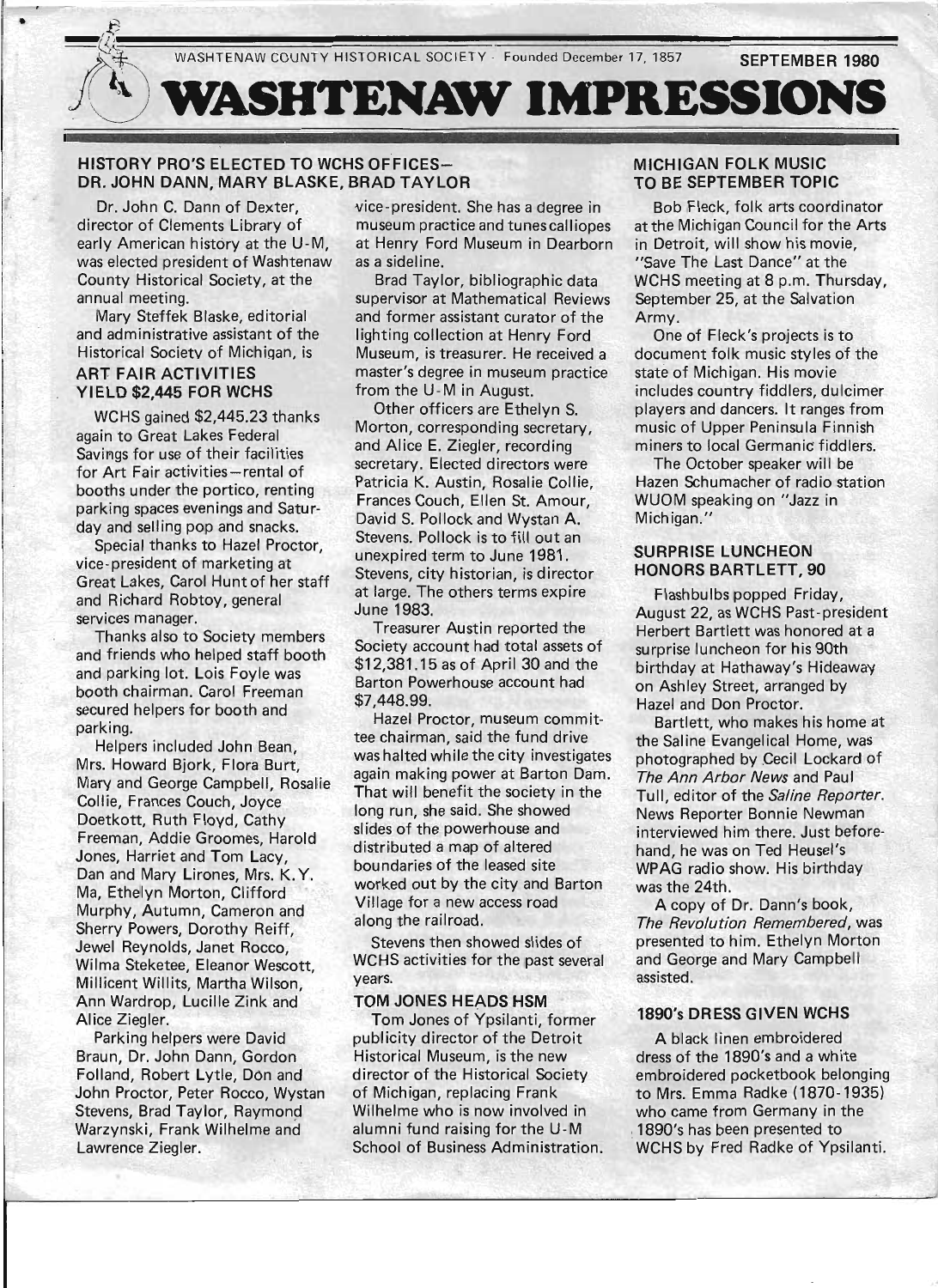## **WCHS JACKSON TOUR: Saw Almost Everything But Inside Of Prison**

When the Washtenaw County Historical Society "did a little time in Jackson" Saturday, June 14, they saw almost everything except the inside of a prison.

On the way to and from Ella Sharp Museum, the main destination, Wystan Stevens conducted an extensive tour of the city. Tourgoers saw where Jackson was founded in 1829, where the Republican party was born "under the oaks" in 1854, the world's largest walled prison and an earlier prison, now a National Guard Armory.

The tour stopped at the ornate 1930 Michigan Theater, the restored 1876 Michigan Central Depot with its gleaming golden oak woodwork and quaint old White's Drug Store still furnished as it was when one could drop by for a refreshing drink of sarsaparilla.

Stevens guided the bus up and down several streets with many fine older homes-ranging from Greek Revival, Federal, Italianate and other nineteenth century styles to Tudor revivals of the 1920's. Some reminded viewers of Ann Arbor's fraternity houses and the Ives Woods section. There is even a French chateau reminiscent of Ann Arbor's Hoover mansion.

The bus first headed north of town on Cooper Street to Southern Michigan Prison, opened in 1934. With 5,300 inmates, its population is about 500 more than the City of Saline for example.

In the early 1950's prisoners rioted there, the first in a wave of large prison riots. A few years ago, there was a famous prison break using a helicopter. That was later made into a movie starring Charles Bronson, Stevens noted.

Inside the double prison fence is Pease Cemetery, "an old settler's burying ground whose tenants languish in posthumous captivity."

Returning to Jackson, the bus passed the city limits sign proclaiming, "We like it here," and approached the earlier European



Courtesy of Ella Sharp Museum

#### TOY ROOM IN TOWER OF ELLA SHARP HOME

fortress style prison with its large stone walls started in 1842. It replaced the first prison of 1839 whose 30 foot stockade of tamarack poles proved not to be impermeable even to prisoners who wore balls and chains.

"Jackson's action," touted in television commercials, takes place nearby at the Jackson Harness Raceway in the Jackson County fairgrounds. Not far away is the city's oldest church building, St. John's Catholic Church, built in 1857, ten years before Ann Arbor's oldest-St. Andrew's Episcopal. Originally red brick, St. John's was veneered in stone in the 1930's.

At the northeast corner of West Trail and West Jackson streets, now a pick-up truck sales lot, is Jackson's founding site. A 1924 D.A. R. marker reads:

"Here Horace Blackman with Captain Alexander Laverty and the Indian Guide Pe-Wy-tum camped the night of July 3, 1829. At sunrise the following morning salutes were fired celebrating Independence Day and the founding of the City of Jackson."

Jackson county lands were originally included within Washtenaw boundaries and even after being set-off as a separate county, Jackson was tied to Washtenaw for legal and administrative affairs for a time.

Stevens pointed out fine homes on Michigan Avenue, Franklin, Wildwood, First, West and other streets and Jackson High School (1926) on Wildwood, "a handsome specimen of collegiate gothic." The bus passed under an elmarcaded section of Higby unscathed by Dutch elm disease. West Street used to be the west boundary of the city, he noted.

The downtown shopping mall which allows some traffic through was one of the first in Michigan. He pointed out the public library in beaux arts style and a former bank building now used for county offices.

The tour stopped to see the seedy but fascinating White Building drug store (1893) near the depot. The original marble soda fountain with labeled containers for every flavor soda you might ever want including sarsaparilla is in place though unused. Spindle-work wood shelves and apothecary drawers line the walls.

On the shelves can be found Mail Pouch chewing tobacco, Dewitt's Pills, Hanford's Balsam of Myrrh, Swamproot, Blackberry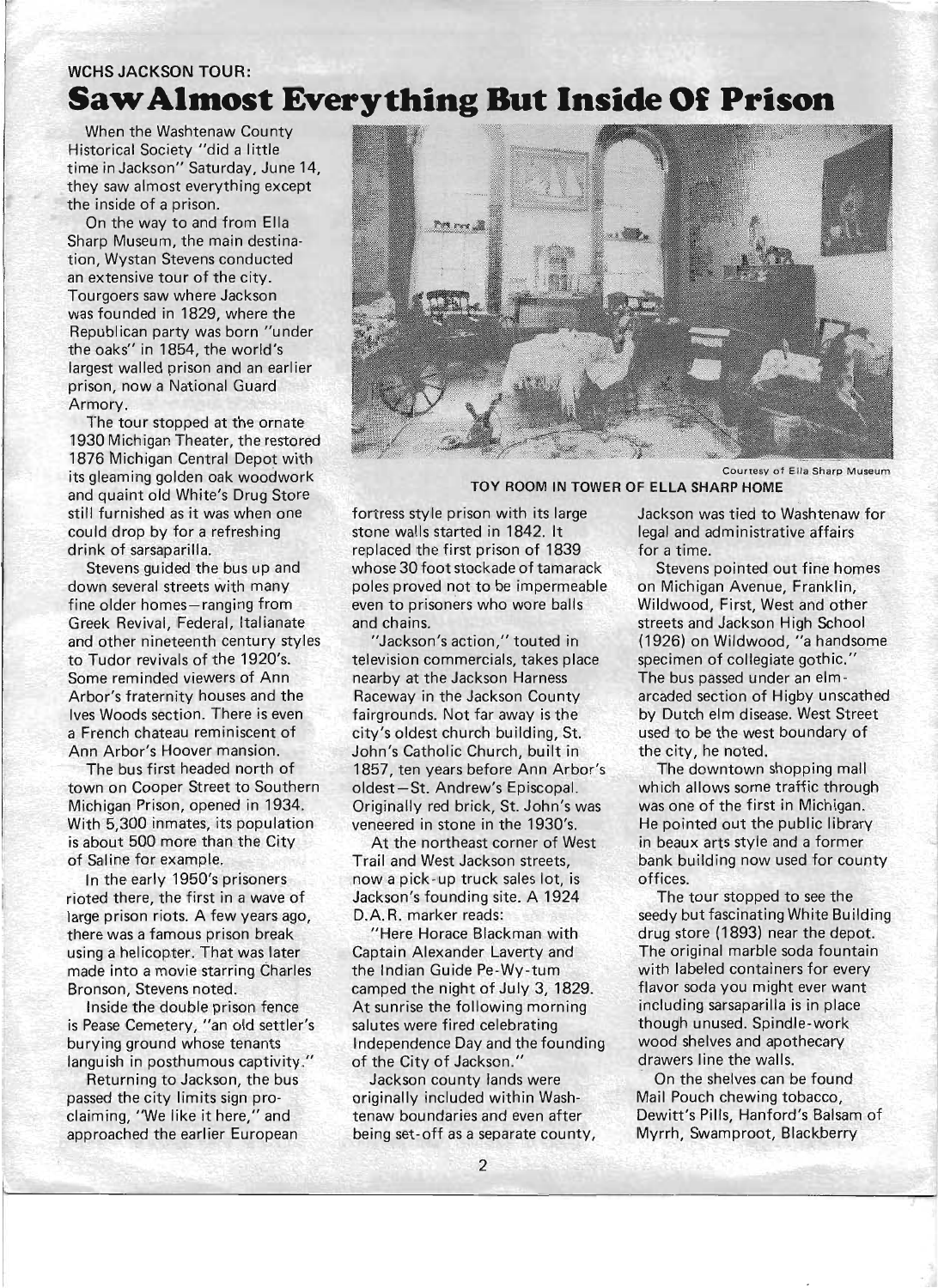Balsam, Packer's Tar Soap, Volcanic Oil Liniment, Father John's Medicine. The storekeeper is the authorized dealer for Willard's Treatment for stomach distress.

You can buy the Red Devil Dream Book and Numerology Guide, 1980 edition, and Indian Herb Oil Jinx Removing Offering Spray in aerosol as well as bathing beauty cards (bikini-clad), but one suspects the main trade is at the liquor counter in back. A portrait of Mr. White, son of the builder, overlooks the store. Purchases are still wrapped and tied.

Next stop was the 1,631 seat super- Baroque style Michigan Theater (1930) which a citizen group'in Jackson, the Michigan Theater Preservation Society, is in process of acquiring. Architect Maurice Finkel who did Ann Arbor's Michigan Theater a couple of years earlier designed it. Unlike Ann Arbor's which was modified in 1956, it has original paint colors, lights and such. (Finkel's widow, Anya, sells hats at Jacobson's in Ann Arbor.)

Theater manager Ron Huling said there were 48 live performances there last year. Still on the marquee and display panels were announcements of a recent Christian music concert and the Rose City Physique Contest.

The theater was one of the first to be air conditioned (using a deep well) and because of its sound system, considered so modern it did not need an organ. Betty Ford and Jane Powell were on hand for its 50th anniversary.

At Ella Sharp Museum, guides showed the group through the beautifully restored 1857 Greek Revival farmhouse with Italianate tower addition. Entry is through the office at back, originally a shed.

The kitchen is most recently restored with its black and nickel trimmed Jewel cookstove, ice box, pitcher pump, and reflector lamps. The breakfast table is set with tea leaf design china.

The dining room is set with

Haviland china bearing the name "D. Merriman" for Ella Sharp's father. A mica or isinglass wreath hangs on the wall. There are a number of Merriman -Sharp furnishings in the house, some from the Merriman's travels in Europe. The house is restored to  $b$ out the 1880's

Ella's moffier,-Mary Wing Farnsworth, had lost her husband and two children when she came to Michigan to visit her cousin, Nelson Wing of Dexter. Her father, Abraham Wing of Glen's Falls, New York, bought the farm for her in 1855. Within a year she married Dwight Merriman. Ella, their only surviving child, married John Sharp, an attorney and state senator, in 1881 and lived there until her husband's death in 190B. Four years later, with no children or other heirs, she left the house and land to the city for a park and museum.

The park opened soon after, the museum not until 1965.

John Sharp's law books and desk are in the library. A wall certificate shows Sharp was appointed superintendent of the 1880 census. During the Civil War men drafted could pay someone else to go. Merriman, apparently not drafted, paid anyway and received a certificate for his patriotic gesture.

The parlor has a transitional half-gas, half-electric light fixture, the Sharp's Victorian loveseat and chairs in the Eastlake style, Mrs. Merriman's square grand piano and a melodeon. The Merriman's bought the carved pedestal table with inlaid top in Germany and the marble table with inlay from Italy.

The card -table size table used to write the first Republican platform "under the oaks" is in the sitting room across the hall. Instead of the tefevision set of today's family rooms, there is a stereoscope for viewing.

Upstairs are four main bedrooms including a children's room with child-size Windsor rocker and a low wash stand with divided china basin. The chamber pot has a crocheted cover or husher.

There is also a sewing room with

Mrs. Merriman's 1858-treadle sewing machine she bought for \$115, and a textile room where spinning, weaving and quilting are demonstrated and displayed. That was formerly two rooms-one for a hired girl, the other for trunks.

The museum also includes an appropriately furnished pioneer log cabin and one-room schoolhouse, a woodworking shop, an old Case steam engine and an art gallery and gift shop, then featuring local artists work.

After a swing through the park, formerly the Merriman'sand Sharp's Hillside Farm of 600 acres, the bus headed back through town to see more houses, note the statuary in Mt. Evergreen Cemetery and stop at the Republican party birthplace and the depot.

President William Howard Taft first dedicated the GOP site at the northwest corner of Franklin and Second Streets in 1910. A placque on a boulder reads:

"Here under the oaks July 6, 1854, was born the Republican party destined in the throes of civil strife to abolish slavery, vindicate democracy and perpetuate the union."

The Jackson depot was restored in 1978 and is used for its original purpose. A courteous, red-coated employee showed the group the old "training" room with some old baggage carts like Chuck Muer uses for a salad table at the Gandy Dancer Restaurant in Ann Arbor's depot. He also invited the group to visit the doubledecker Amtrak Superliner down the siding.

Forty-five tourgoers then headed east on Michigan Avenue to Grass Lake Methodist Church, "one of the oldest in the county if not the oldest" according to Erma Campbell, church historian.

There a beef dinner was served, topped off with a mouthwatering array of pies from which to choose, while Mrs. Campbell told how a cyclone on April 6, 1913, lifted off the roof of the 1861 building and dropped it across the street while leaving the two steeples standing.